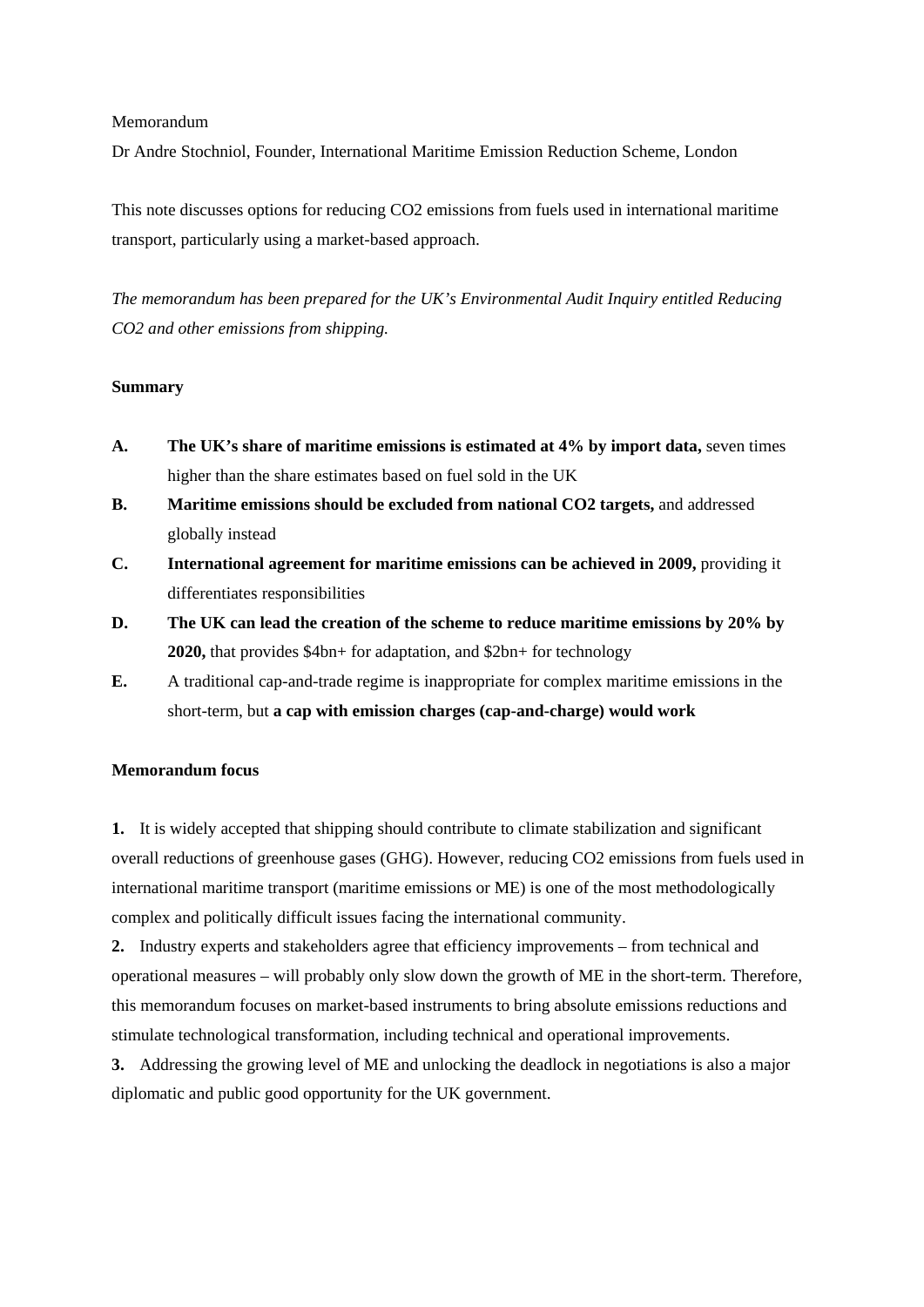# **A. The UK's share of maritime emissions is estimated at 4% by import data**

**4.** Maritime emissions are driven by the level of international trade. It is consumer/end-user demand that results in transport, and thus emissions. Therefore, on an equity basis, a country's share of ME should be related to the quantity of emissions from transporting goods into the country.

**5.** However ships often transport goods to many countries during the same voyage. This is especially true for container ships. Therefore, making a direct calculation of emissions attributable to different goods is administratively complex and prohibitive at this stage.

**6.** Instead, I estimate the UK's share of ME as approximately 4% based on:

- $\sigma$  The UK's share of maritime import freight costs, calculated as 3.9%;<sup>[1](#page-1-0)</sup>
- o The UK's share of imported goods unloaded by weight, calculated as  $3.6\%$ ;<sup>[2](#page-1-1)</sup>
- $\sigma$  The UK's share of merchandise imports by value of 4.7%.<sup>[3](#page-1-2)</sup>

**7.** The precise quantity of ME is unknown. Estimates vary significantly, most ranging from 0.7 to

1.1 billion tonnes of CO2 (GtCO2) in 2005. I use 1 GtCO2 as a working estimate.

**8.** Therefore, the UK's share of ME is estimated as [4](#page-1-3)0 MtCO2 in absolute terms.<sup>4</sup> This is:

- $\circ$  Nearly seven times more than ME currently reported based on fuel sold (6 MtCO2),<sup>[5](#page-1-4)</sup>
- o More than emissions from international aviation.[6](#page-1-5)

**9.** Such quantity of emissions would add an extra 6% to the UK's carbon budget,  $\frac{7}{7}$  $\frac{7}{7}$  $\frac{7}{7}$  and more with time. The quantity of ME attributable to the UK will most likely increase by more than a third (1/3) by 2020, growing annually at a rate of 2%+.

<sup>&</sup>lt;sup>1</sup> For 2005; based on data from IMF DOTS, and UNCTAD RMT 2006.

<span id="page-1-1"></span><span id="page-1-0"></span> $2^2$  For 2005, imports unloaded in the UK 257 Mt, imports unloaded world-wide 7,122 Mt, sources: UK Maritime Statistics 2005, UNCTAD RMT 2006.

<span id="page-1-2"></span> $3$  WTO, for 2005. This metric is likely less well correlated with the UK's share of ME than the other measures, but is readily available.

<span id="page-1-3"></span><sup>&</sup>lt;sup>4</sup> This value seems realistic when compared with the domestic shipping emissions of 4.6 MtCO2 in 2005 for two reasons. The foreign import traffic is nearly three (3) times higher than domestic inwards traffic (in tonnes unloaded). Second, international voyages are on average much longer than the domestic ones.

<span id="page-1-4"></span><sup>&</sup>lt;sup>5</sup> Emissions from fuels for international transport are reported based on fuel sold in the UK. On this basis, the UK's ME are 5.9 MtCO2. The current approach significantly underestimates the ME that should be attributed to the UK. The main reason is that many ships buy their fuel outside the UK.

<span id="page-1-5"></span>UK's emissions from international aviation bunkers: 35.4 MtCO2, source UK statistics. 7

<span id="page-1-6"></span>Based on 2005 UK's GHG emissions of 654 MtCO2e; or CO2 emissions of 554 MtCO2.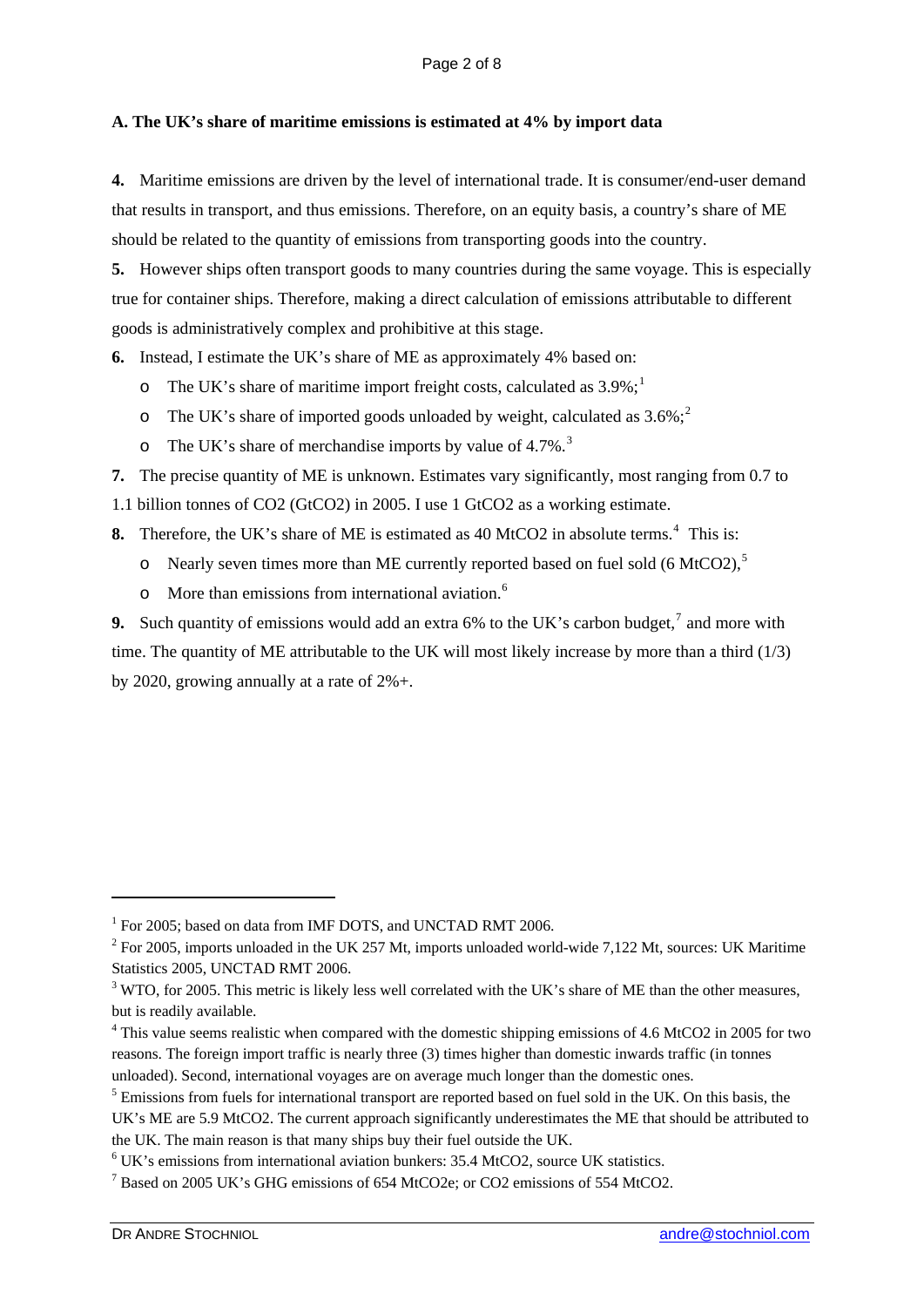# **B. Maritime emissions should be excluded from national CO2 targets**

**10.** After extended deliberation, some EU experts have concluded that including ME in national totals is not feasible due to data problems, evasion possibilities, competitiveness issues, fairness and the polluter pays principle.<sup>[8](#page-2-0)</sup> The difficulty in calculating the UK's share of ME has illustrated these problems to a degree.

**11.** A global solution to reduce ME is preferred in the International Maritime Organization (IMO). Shipping is a global industry with the majority of CO2 emissions occurring outside national jurisdictions. The structure of shipping does not correlate well with any division between developed and developing countries.

**12.** Industry stakeholders prefer global regulations over local ones. The worst-case scenario for them is a patchwork of different regulations in different parts of the world that would inevitably lead to competitive distortions and increased end-user prices.

**13.** Local regulations aimed at reducing global ME will be ineffective as ships can easily avoid them by registering under a different flag, or tanking up large amounts of fuel in countries along their route which do not participate in the emission regime.

**14.** Therefore, ME should be excluded from national CO2 targets, including in the UK. Instead, ME should be addressed globally through one or more maritime emission bubbles. In this global approach emissions would not be allocated to countries or flag states.

### **C. International agreement for maritime emissions can be achieved in 2009**

**15.** The current challenge in negotiations can be defined as the following: providing global uniform rules (typical for shipping) while delivering on the differentiated approach embodied in the UNFCCC and the Kyoto Protocol. Without differentiation of responsibilities, political agreement on and participation in international agreement for ME, particularly from developing countries, is unlikely to be secured.

**16.** The possibility of using emission charges to address global ME has been largely discounted, at least until very recently. Charges have been seen as too similar to unpopular taxes. The possibility was conspicuously absent from the work done in Europe in the last 5 years or so.

**17.** In mid 2007 Norway submitted a proposal to the IMO for a scheme based on implementing a CO2 charge.<sup>[9](#page-2-1)</sup> The scheme proposed to raise funds to reduce and mitigate maritime emissions, *and* to provide some funding for adaptation to climate change in developing countries. The proposal was

<span id="page-2-0"></span><sup>8</sup> [http://unfccc.meta-fusion.com/kongresse/AWG\\_08/downl/0403\\_1000\\_p2/EU%20GHGs.pdf](http://unfccc.meta-fusion.com/kongresse/AWG_08/downl/0403_1000_p2/EU%20GHGs.pdf), Graichen (2008); a relevant webcast is also available

<span id="page-2-1"></span><sup>&</sup>lt;sup>9</sup> IMO MEPC 56/4/9, by Norway, Elements of a possible market-based CO2 emission reduction scheme, 2007.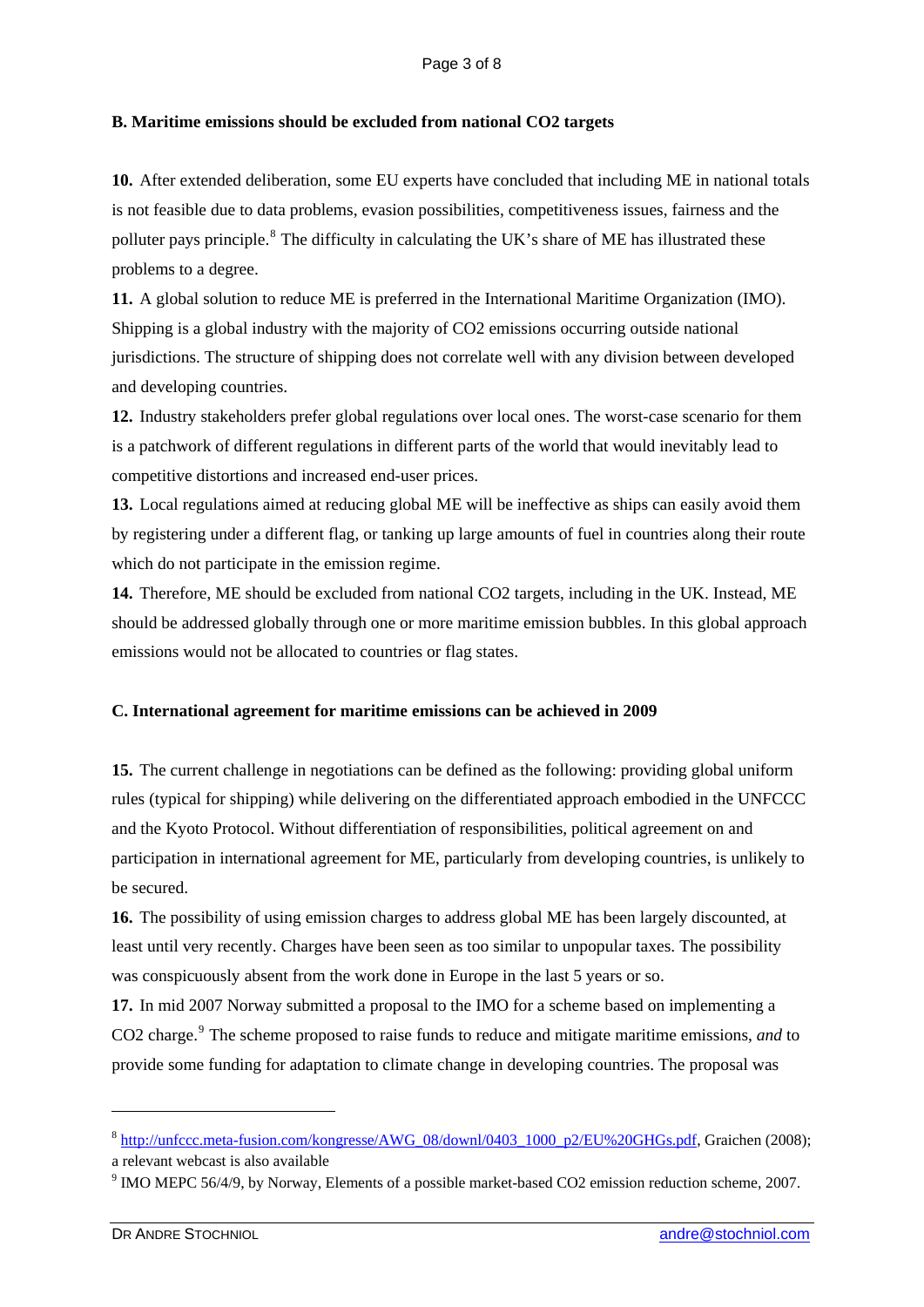developed and initiated by the author of this memorandum. Prior to the submission by Norway, a similar proposal was also discussed with the UK Department of Transport but due to coordination difficulties with other departments it was not taken further.

**18.** The Norway proposal has initiated multilateral discussions and follow-on submissions to the IMO in 2007 and 2008, including two follow-on proposals from Norway, and a proposal from Denmark for a global fuel levy. The proposal has also been discussed within the UNFCCC, during formal negotiations and side events at the Bali conference, and thereafter.

**19.** The recent submissions and discussions within the IMO have confirmed that a global marketbased scheme based on charges or levies is feasible, without requiring the allocation of emissions to countries.

**20.** At the same time it has been recognized that current financial mechanisms for adaptation to climate change, aimed at helping the world's poor deal with the consequences of global warming, are inadequate in both design and scale. The adaptation needs of developing countries are estimated at tens of \$billions per annum; the funding gap is currently about 100 times higher than all anticipated contributions.

**21.** The first Intersessional Meeting of the IMO Working Group on Greenhouse Gas Emissions (GHG) from Ships took place in Oslo in June 2008. All the delegations that spoke on the issue there supported the notion that revenues aggregated through any economic instrument should mainly be used for mitigation and adaptation measures in developing countries, together with transfer of technology and capacity-building.

**22.** Within the UNFCCC and the IMO, developing countries argue strongly that a uniform maritime scheme would not fulfil the UNFCCC principle of common but differentiated responsibilities and respective capabilities. Allocating significant funding for adaptation to climate change is not seen as solving the issue entirely. The need for differentiation should be familiar to the UK; within the EU, different member states have different emission reduction commitments.

**23.** Contradictory to first perception, differentiating obligations for ME can be implemented but doing so requires new thinking. In the proposed scheme emission charges are based on fuel sold. To achieve differentiation on certain routes, emissions could be exempted from charges or subject to an agreed multiplier. This could be based on point of origin, destination point, or both. These emissions charges can be differentiated by exempting certain countries or by using a country-specific multiplier.

**24.** In its simplest form, differentiation may follow the division between Annex-I and non-Annex I parties to the UNFCCC. Even if after negotiation non-Annex I countries were totally exempt from emission charges, the scheme would still cover 60% of total emissions<sup>[10](#page-3-0)</sup> - a big step up from existing

<span id="page-3-0"></span> $10$  The Annex I 60% share of emissions has been estimated as for the UK. The estimate calculated from the import costs is 59%. The other estimate based on the share of goods unloaded in Annex I countries, by weight, is 58%. Data sources: IMF DOTS, UNCTAD 2006.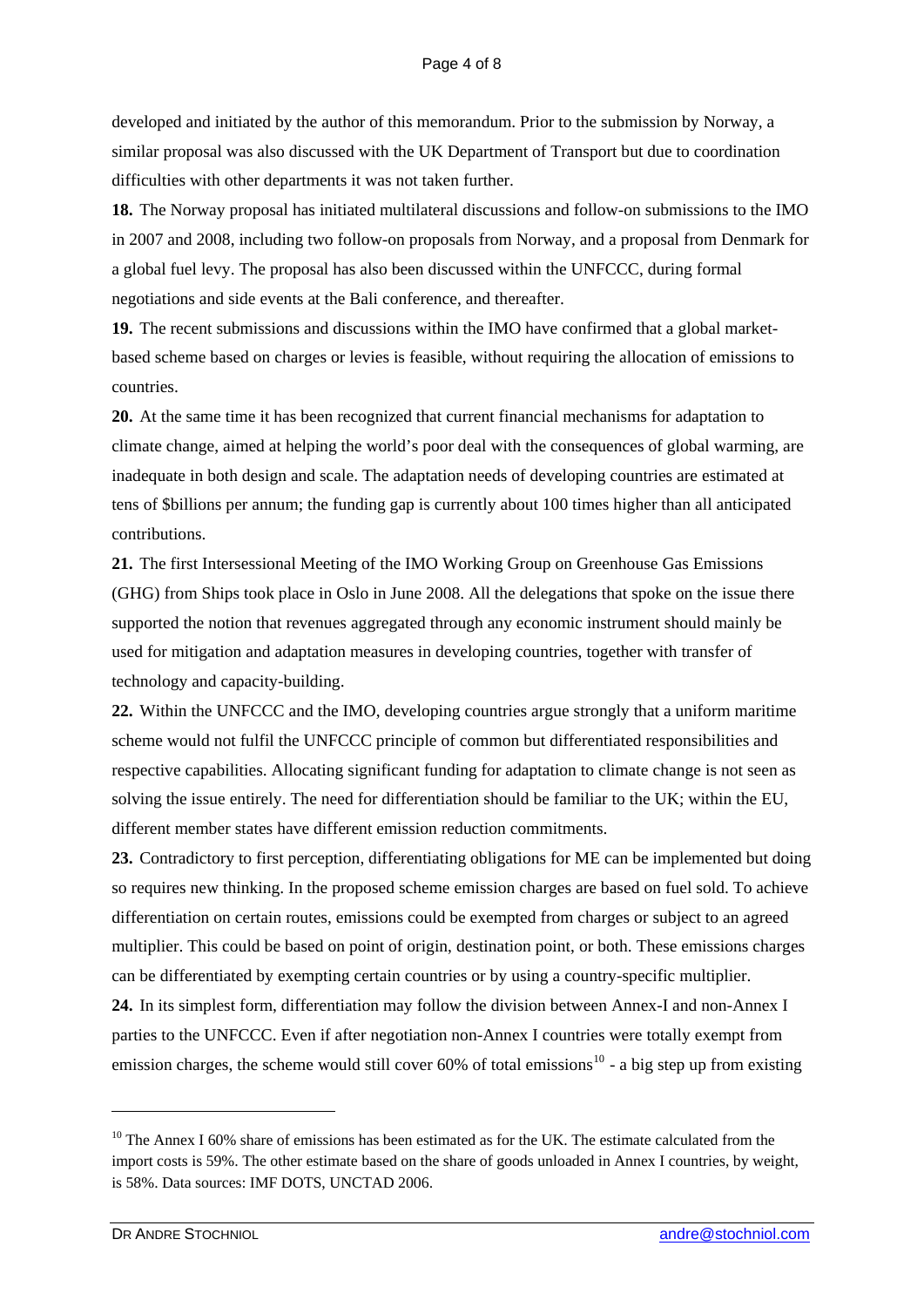zero coverage under the Kyoto Protocol. Importantly, such a scheme could be legally enforced through ports in Annex I countries

**25.** This binary differentiation may even be replaced with country-specific obligation factors, which could be used to scale (upwards or downwards) the basic emission charges calculated under an emission reduction scheme. This provides further flexibility to adjust the scheme participation in the future.

**26.** The above approach would allow the proposed scheme to be fully compliant with the UNFCCC principles of common but differentiated responsibilities, and allow flexibility to negotiate the goal and country obligations. The participation principles could be negotiated and agreed by parties in Copenhagen in 2009.

**27.** An effort to incorporate differentiated responsibilities further is urgently needed if a deal for ME is to be agreed by 2009.

### **D. The UK can lead the creation of the scheme to reduce maritime emissions by 20% by 2020**

**28.** In multilateral negotiations, progress can be slow until a concrete submission from a party is put forward. This requires a proactive approach from officials, openness to consider new approaches, and a joint search for a solution.

**29.** The UK has not submitted or co-sponsored any proposals for ME reduction to the IMO in the last two years. However very recently a high level proposal to develop a new international convention to address GHG emissions from shipping was submitted. Nevertheless, it seems that there is a gap between statements on the need to address climate change and action on ME. In other environmental areas addressed by the IMO, such as air pollution (SOx, NOx), ballast water, and ship recycling, the UK has been quite active. This may reflect lower coordination barriers between departments in these topics.

**30.** Development, ratification, and entry into force of a new maritime convention may take a decade or longer. A significant amount of work has already been done, including building momentum for action in the IMO. The proposed scheme below has been further developed through discussions with representatives of more than 30 different countries, half of which are from developing countries. **31.** The International Maritime Emission Reduction Scheme (IMERS) is a hybrid scheme that combines emission mitigation, adaptation to climate change and technology action in one scheme. It is novel, ambitious but affordable, and legally feasible. Over the last year the schememe has gained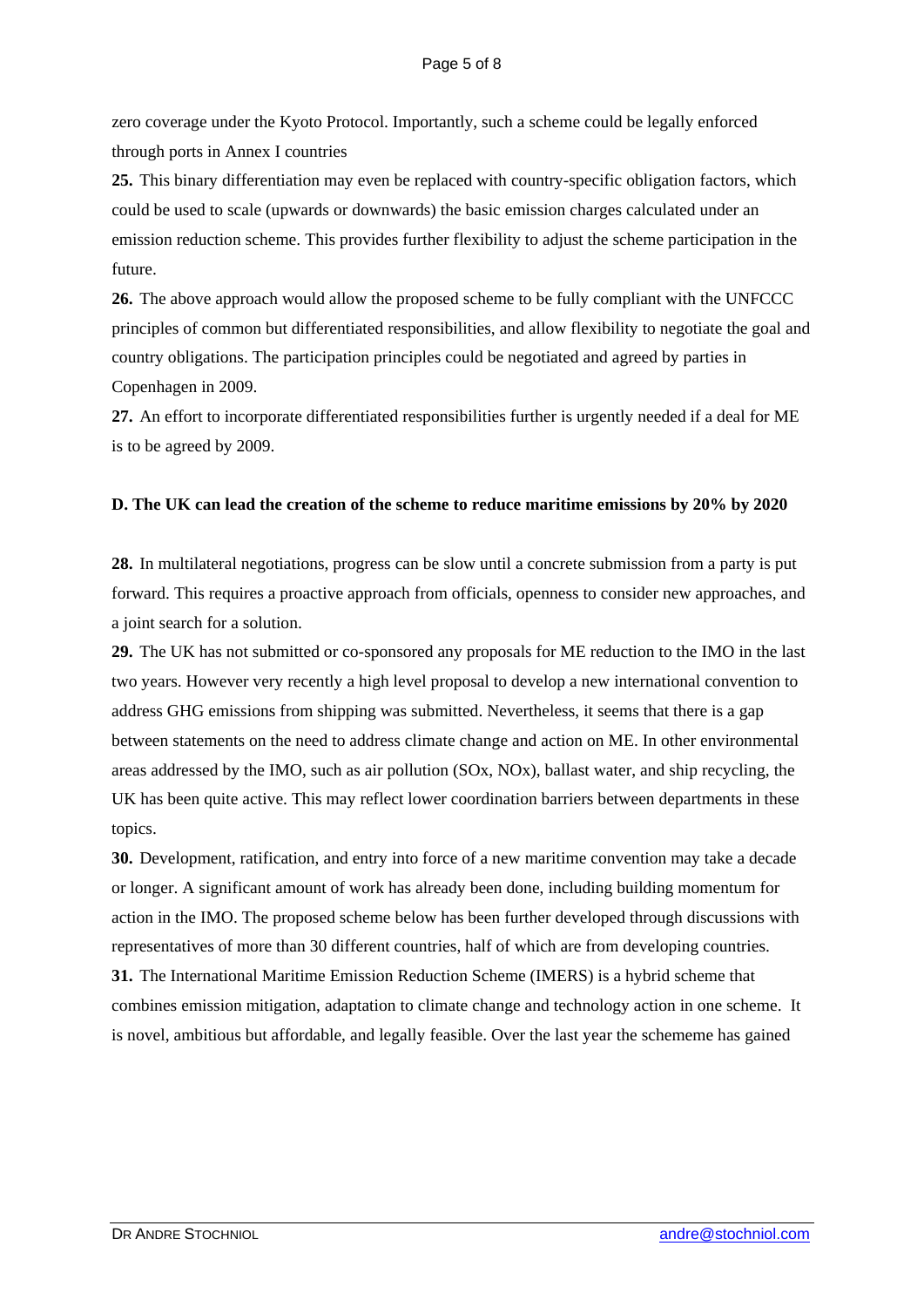significant traction<sup>11</sup> and has been discussed within the climate change community. It is seen as one of the most promising proposals to fill the adaptation gap.<sup>12</sup>

**32.** The instrument is based on an emission charge to be applied to the entire international shipping community, or part of it. The charge is calculated based on the prevailing forward market price for CO2 and a negotiated emission reduction goal. This makes it an alternative to cap-and-trade. The emission charge is not a levy or a tax set at some arbitrary level. The goal (cap) together with the market (via the market price for carbon) dictates the level of emission charge, rather than any single body that may be subject to outside influence.

**33.** A long-term emission reduction goal is the key measure employed in the scheme to enable the shipping industry to equitably and effectively contribute to the reduction of total GHG emissions. To calculate the charge for emissions, IMERS uses a long-term notional emission reduction goal for CO2 for the ships under the scheme. The goal allows the unrealized reductions to be purchased from other sectors and projects, by acquiring emission credits.

**34.** The setting of such a goal for international maritime transport is within the domain of the UNFCCC. The goal could be established and subsequently adjusted with the changing climate change framework. It could be agreed in Copenhagen in 2009.

**35.** It is anticipated that the impact of the scheme for a 20% emission reduction goal by 2020 would be about 0.1% increase in prices of imported goods. This is equivalent to \$1 for the price of \$1,000. The charges paid by fuel buyers are anticipated as equivalent to 5% of fuel price. The level of charge would be announced one year in advance, thus providing enough time for the shipping industry to pass it on to end customers.

**36.** Therefore, shipping could contribute to climate stabilization through an ambitious yet achievable goal. Furthermore, the aggregation of demand for emission credits, which are required to offset any emissions above the emission goal in a given year, would provide access to cheaper emission credits on primary markets, or through government forestry schemes. This would generate gains which could be utilised to address adaptation issues.

**37.** The contribution of the shipping industry to climate change action will be substantial: the scheme aggregates small emission charges into approximately 10 billion dollars annually, of which \$4bn is for mitigation of ME, \$4bn for adaptation to climate change in developing countries, \$2bn for maritime technology development and transfer.

**38.** There is an opportunity for the global maritime solution to be created and operated in the UK. The IMO, the only UN organization in the UK, is in London. London is also the pre-eminent financial centre in Europe and vies to become the centre for carbon markets.

<sup>&</sup>lt;sup>11</sup> See: www.imers.org/buyin/achieve<br><sup>12</sup> See: Grubb, Michael et al., (2008), Climate Strategies, Energy and Climate: Opportunities for the G-8, [http://www.climate-strategies.org/uploads/2\\_ClimateStrategiesG8report.pdf](http://www.climate-strategies.org/uploads/2_ClimateStrategiesG8report.pdf)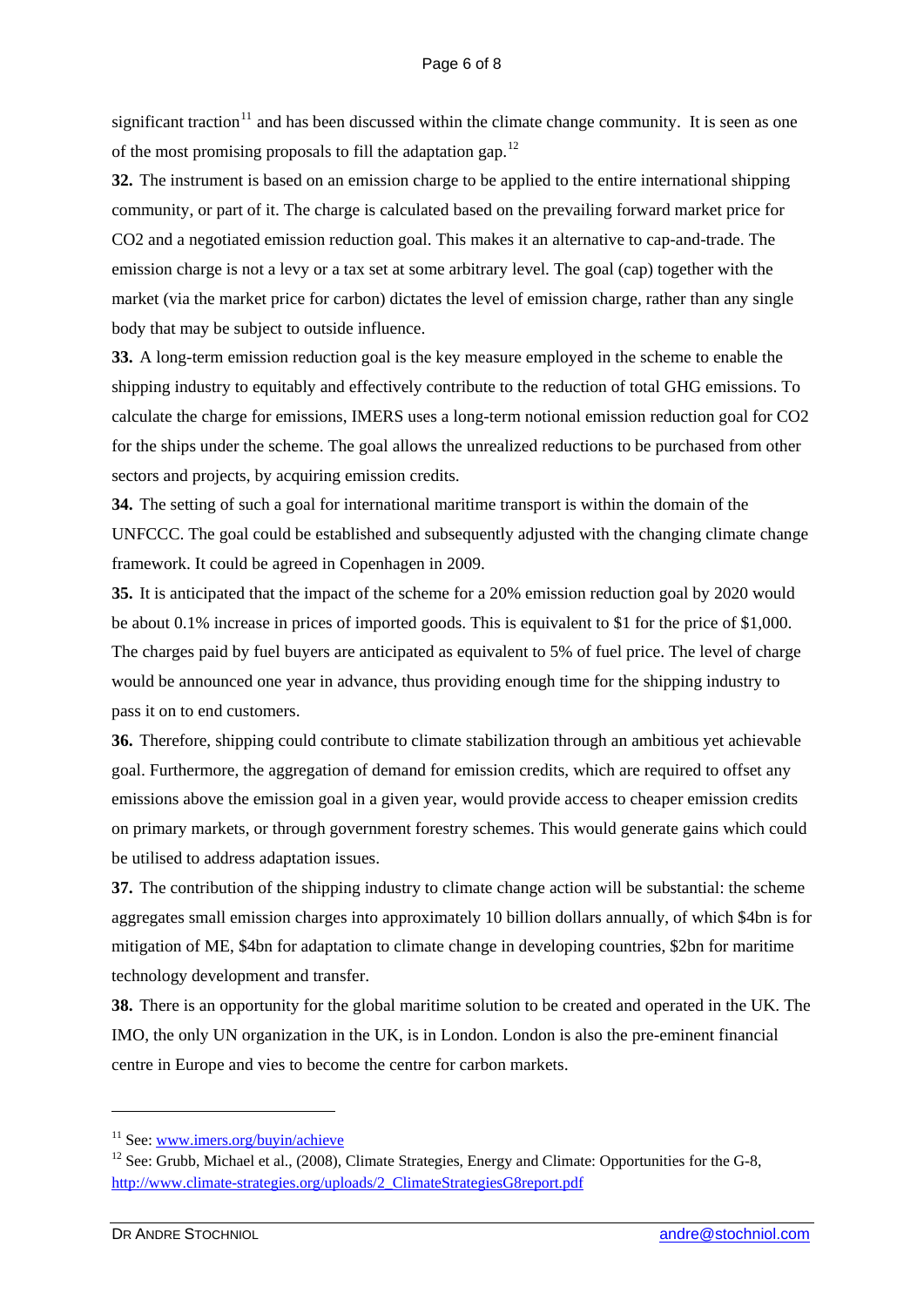**39.** Addressing ME globally is also a major diplomatic and public good opportunity. The risk of inaction is twofold: repeat Kyoto's failure to address ME, and fail to provide financing for adaptation to climate change crucially needed for the most vulnerable.

# **E. A cap with emission charges (cap-and-charge) would work for ME**

**40.** The proposed hybrid scheme can be called cap-and-charge. It sets a cap on the ME and delivers it through charges. It is an alternative to a cap-and-trade scheme.

**41.** It totally eliminates the three central barriers associated with the cap-and trade-system:

- o Emissions baseline: In the proposed scheme, an emissions baseline is not required, removing the need for reliable emissions data as a pre-requisite for scheme operation.
- o Allocation of emissions: There is no requirement to allocate emissions between countries, which has been a stumbling block in maritime negotiations
- o Distribution of allowances: No allowances need to be distributed to participating ship owners and charterers.
- **42.** The proposed hybrid method reduces the impact of several key implementation issues.
	- o Impact on competition: The impact on competition of the hybrid scheme will be very low as it is based on a harmonized emission charge that secures a level playing field to all participants transporting goods to a country, small or large.
	- o Cost: The costs to participants, including the set-up and transactional costs are anticipated to be lower under the cap-and-charge scheme than a standard cap-and-trade scheme. The charges in the proposed hybrid method are set only to have enough funding to purchase the relevant number of emission credits, plus additional contributions for technology.
	- o Set up time: Compared to cap-and-trade, the set up time is reduced from approximately 5-6 years to 2 years as implementation barriers are eliminated and data requirements lowered.

**43.** Furthermore, in addition to removing barriers and reducing costs, the proposed cap-and-charge scheme delivers greater value in terms of effectiveness, flexibility and scale.

- o Effectiveness: Due to the compliance mechanisms, the coverage of a cap-and-charge scheme can be extended to smaller ships, including ships covered by different registration authorities. This would be difficult and highly costly under a cap-and-trade scheme.
- o Flexibility: The proposed cap-and-charge scheme is flexible enough to incorporate new ships, and changing accountability of charterers for emissions. Furthermore, it allows differentiating charges to reflect differentiated responsibilities and capacities.
- o Scale: The proposed solution can be extended to a global scale, superceding the regional basis of a potential extension of the EU ETS to shipping.